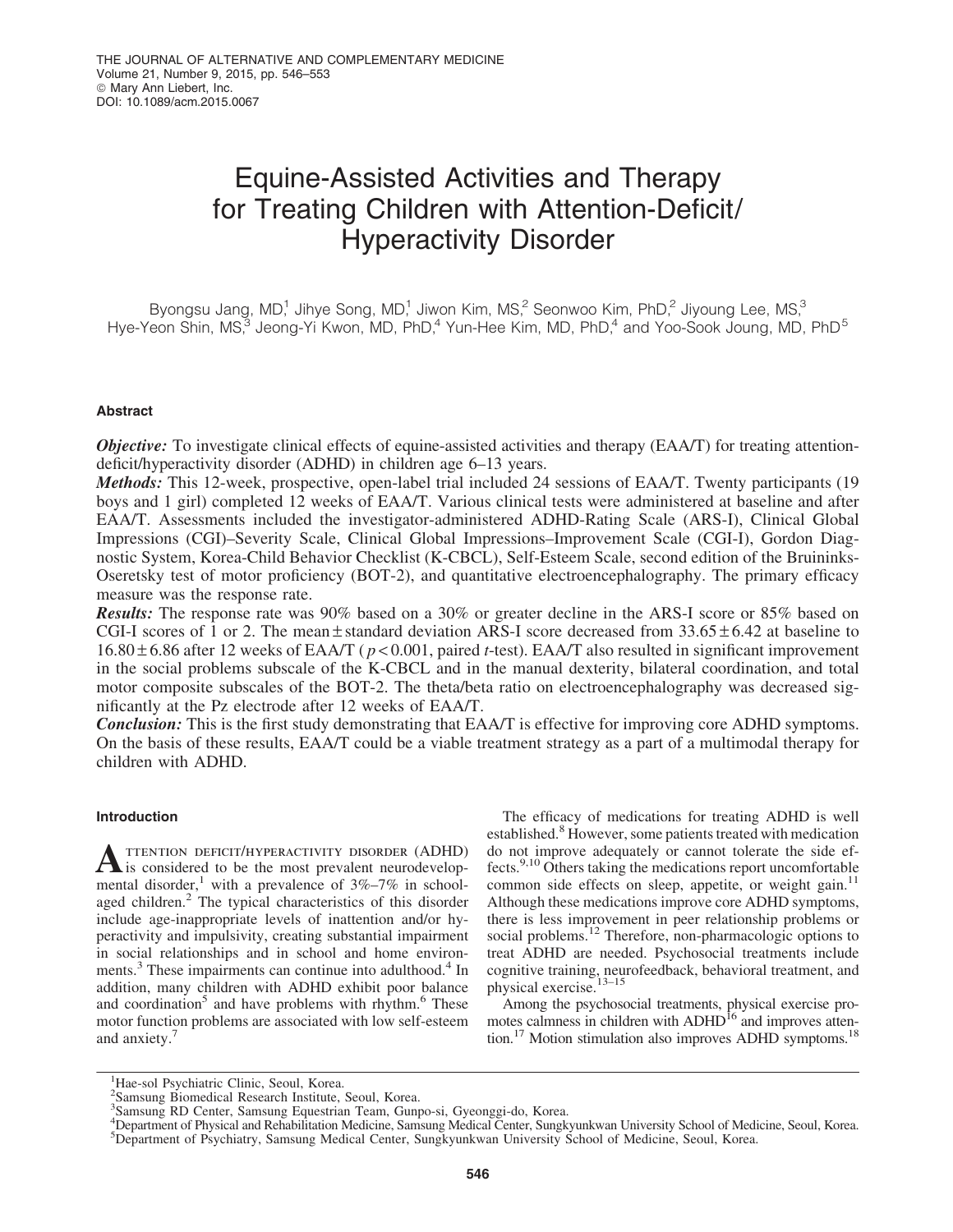In particular, animal-assisted activities help children improve social thinking and social skills. Animals can facilitate a trusting alliance between the therapist and child and relieve tension and anxiety while helping the child learn social skills. In addition, interacting with animals is entertaining and fun. Equine-assisted activities and therapy (EAA/T) use horses as a therapeutic modality. During EAA/T, patients exercise and experience motion stimulation. The horse is a large, powerful animal that commands respect. Building a relationship with a horse promotes confidence, relationship skills, and problem-solving skills. EAA/ T strengthens motor planning, sequencing, and timing, which may have a role improving the capacity to attend.<sup>19</sup>

Some studies have evaluated EAA/T in the psychiatric treatment field. Bizub et al. reported that EAA/T has therapeutic effects that augment a sense of self-efficacy and selfesteem in patients with psychiatric disabilities.<sup>20</sup> In another study, Tyler suggested that depressed, stressed, and angry patients experience a positive effect from the physiologic reactions to the rhythmic movement of a horse.<sup>2</sup>

However, few studies have assessed EAA/T in children with ADHD. Cuypers et al. applied EAA/T to children with ADHD and reported that EAA/T had a positive effect on these children in several domains of social role behavior, quality of life, and motor performance.<sup>2</sup>

No study has evaluated the effects of EAA/T on core symptoms of ADHD, including inattention, hyperactivity, and impulsivity. This study evaluated the effectiveness of EAA/T for treating ADHD in children age 6–13 years. The study hypothesis was that EAA/T would improve core ADHD symptoms. The primary objective of this study was to estimate the response rate of EAA/T. Another hypothesis was that EAA/T would improve social and behavioral competence and motor performance in children with ADHD.

## Materials and Methods

## **Patients**

This study was conducted between January 2013 and September 2013. A total of 22 patients (21 boys and 1 girl) were enrolled. The patients (age 6–13 years old) had visited the Child and Adolescent Psychiatry Service Unit at Samsung Medical Center, Seoul, Korea. They received a diagnosis of ADHD according to the American Psychiatric Association's *Diagnostic and Statistical Manual of Mental Disorders*, *4th edition, Text Revision* (*DSM-IV-TR*).23 The Korean Kiddie-Schedule for Affective Disorders and Schizophrenia-Present and Lifetime Version<sup>24</sup> were administered by two psychiatrists trained in the use of this interview in order to confirm ADHD and to identify any comorbidities. The presence of developmental coordination disorder (DCD) was also evaluated according to *DSM-IV-TR* criteria.

Exclusion criteria were (1) a learning disorder or an IQ measured by the Korean Wechsler Intelligence Scale for Children-IV less than 70; (2) significant medical condition, schizophrenia or other psychotic disorder, bipolar disorder, a history of alcohol or drug dependence, neurologic disorders, epilepsy, and organic mental disorders; (3) a major depressive disorder that required pharmacotherapy; (4) significant suicidal ideation; (5) Tourette disorder or obsessivecompulsive disorder that required pharmacotherapy; and (6) use of methylphenidate or atomoxetine within 90 days of baseline.

Twenty patients (19 boys and 1 girl) completed 12 weeks of EAA/T. All patients received EAA/T, and there was no placebo or control group. One patient dropped out after 2 weeks of EAA/T because of aggravation of low back pain, and 1 patient dropped out after 3 weeks because of the EAA/ T schedule. This study used the data of 20 patients who completed the study because the 2 who discontinued EAA/T did not complete the post-interventional measurements. The institutional review board of Samsung Medical Center approved the study. All participants and their parents provided signed informed consent and assent.

## Study design

The patients received an initial comprehensive evaluation (visit 1) to determine study eligibility. The patients were given a 30-day period before visit 2. All study measures were administered during visit 2. EAA/T started within 2 weeks after visit 2 and continued for 12 weeks. After EAA/T, all study measures were readministered (visit 3) within 2 weeks. Methylphenidate or atomoxetine was not permitted during EAA/T in order to reduce the effect of confounding factors.

## EAA/T program

The EAA/T program was based on a psycho-exercise program to improve attention and inhibit impulsivity. It consisted of unmounted activities and hippotherapy sessions twice per week for 12 weeks (total of 24 sessions). Unmounted activities included putting a halter and saddle on a horse, leading the horse from stables to the riding arena, and grooming and feeding a horse. The first 3 weeks were considered a period of adaptation, which focused on developing relationships with the therapists and horses. Twenty minutes of unmounted activities was assigned, which occurred 10 minutes before and after 40 minutes of therapy on a horse during the adaptation period. Weeks 4–9 were considered the learning period, which focused on developing skills, exercising, improving attention, and inhibiting impulsivity. The preparation time for the unmounted activities was shortened as patients improved their skills, which increased their time for on-horse activities and therapy. The last 3 weeks (weeks 10–12) were a period to enhance skills, and the patients focused on enhancing their riding skills and increasing their independence on a horse. Each patient rode the same horse throughout the 12 weeks.

#### **Assessments**

The investigator-administered ADHD-Rating Scale (ARS-I), the Clinical Global Impressions Scale (CGI), and the Gordon Diagnostic System (GDS) to measure ADHD symptom improvement. The Korea-Child Behavior Checklist (K-CBCL) and Self-Esteem Scale (SES) were used to measure changes in social and behavioral competence and self-esteem, respectively. The second edition of the Bruininks-Oseretsky test of motor proficiency (BOT-2) was used to measure changes in motor function. Quantitative electroencephalography (QEEG) was used to investigate cerebral functional changes after EAA/T.

ARS-I. The ARS-I is composed of 18 items based on *DSM-IV-TR* criteria, scored from 0 (behavior never occurs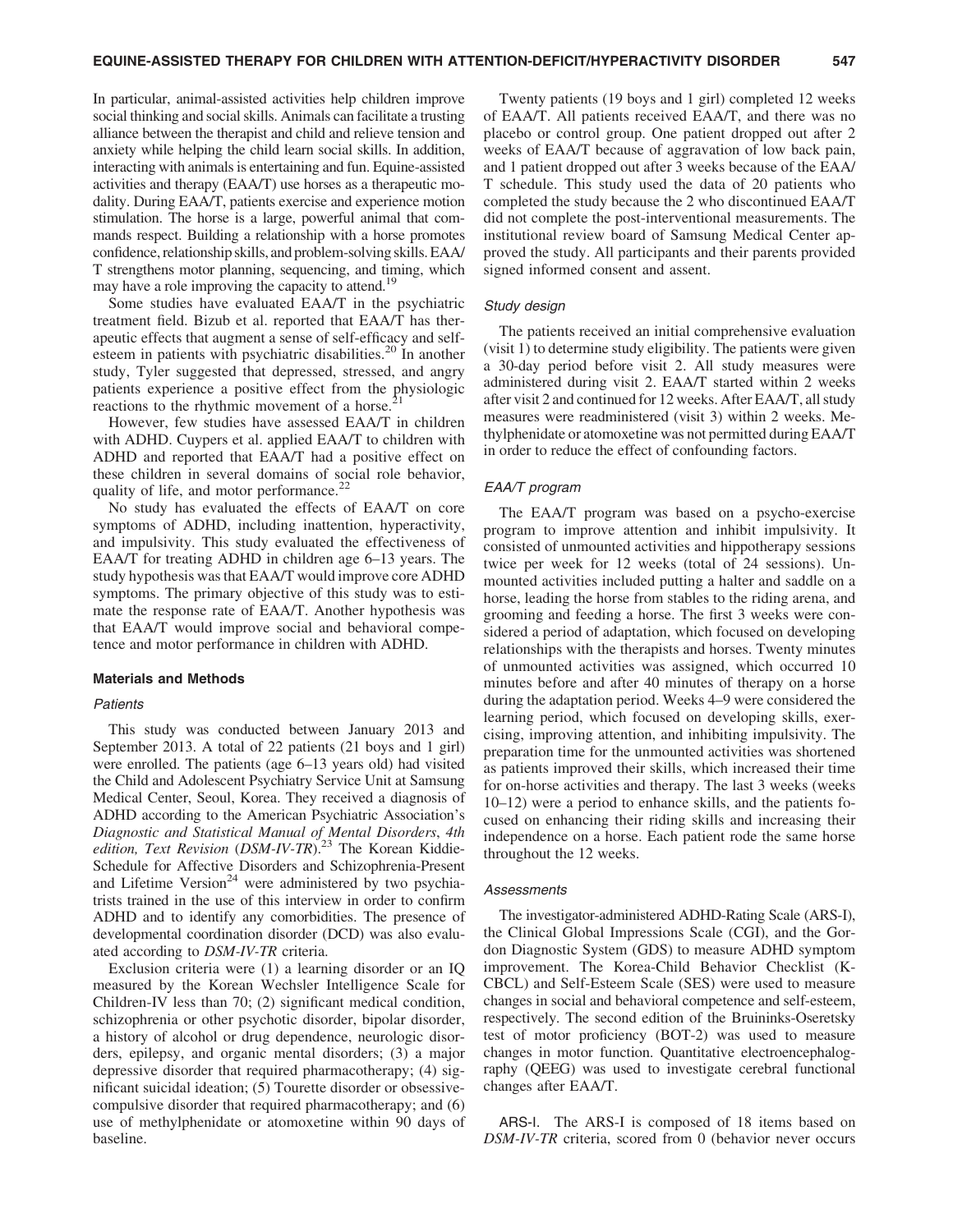or rarely) to 3 (behavior occurs very often), yielding a total score ranging from 0 to 54, with higher scores representing greater severity.25,26

CGI. ADHD symptom severity and improvement were also evaluated with the CGI. $^{27}$  ADHD symptom severity is rated from 1 (normal, not ill) to 7 (among the most severely ill) on the CGI-Severity scale (CGI-S). Symptom improvement was rated from 1, indicating ''very much improved,'' to 7, indicating ''very much worse'' using the CGI-Improvement scale (CGI-I).

GDS. The GDS is a popular continuous performance test. The GDS was used to compare the pre- and post-EAA/T efficiency ratio from the delay task to evaluate the effectiveness of the EAA/T. The delay task requires the child to inhibit responding to earn points, according to a ''differential reinforcement of low responding'' schedule. The patient was instructed to press a button, wait, and then press the button again. If the child waited for at least 6 seconds, a light flashed, and the point counter increased; if the child responded before the interval lapsed, the timer reset, and no points were earned. The delay task yields three primary scores: the number of responses, the number of correct responses, and the efficiency ratio (percentage of correct responses). According to the GDS manual, the efficiency ratio is the ''best single delay task indicator of the level of impulsivity demonstrated by a subject."<sup>2</sup>

K-CBCL. Social and behavioral competence and ADHD symptoms were evaluated with the K-CBCL.<sup>29,30</sup> The K-CBCL is a parent-report questionnaire with 119 items providing data on various emotional and behavioral problems found in children. The reliability and validity of the K-CBCL are well established in Korean children and adolescents.<sup>30</sup> A total problem behavior score was computed by summing the scores obtained for each item. Two broadband syndromes (internalizing problems and externalizing problems) and nine clinical scales (withdrawn, somatic complaints, anxiety/depression, social problems, thought problems, attention problems, delinquent behavior, and aggressive behavior) were produced. Externalizing behavior problems are represented by attention problems and aggressive and delinquent behavior; internalizing behavior problems are composed of withdrawal, depressed behavior, and somatic complaints. The social functioning scale includes socialization and academic functioning. The computed K-CBCL score is based on Korean normative samples, with the total problem behavior score computed by summing the scores obtained for each item. Raw scores for each clinical factor were transformed into T-scores based on published norms.

SES. The SES is self-report scale for assessing selfesteem.<sup>26</sup> The SES is composed of 10 closed-ended questions; the answer choices are as follows: totally agree, agree, disagree, totally disagree. Each item score ranges from 1 to 4, with high scores suggesting high self-esteem.

BOT-2. The BOT-2 was administered to measure a wide array of motor skills using a trained occupational therapist. The BOT-2 is an individually administered test using engaging, goal-directed activities and consists of 53 items and 4 motor-area composite scores (fine manual control, manual coordination, body coordination, and strength and agility). The 4 motor-area composites are each composed of 2 of 8 subtests related to aspects of motor function (fine manual control = fine motor precision and fine motor integration; manual coordination = manual dexterity and upper-limb coordination; body coordination = bilateral coordination and balance; strength and agility = running speed and strength and agility). The 53-item raw score is scaled to a standard score according to age norms. Finally, the 4 standard score sums become the total motor composite, which is an overall motor proficiency score. Occupational therapists used authenticated test kits and booklets to administer the BOT-2. Each test took 60–90 minutes, depending on the participant.

QEEG. The QEEG recording took place in a soundattenuated and electrically shielded room. Electroencephalographic activity was recorded with eyes open during the go/ no-go test for 5 minutes. The QEEG data were acquired using a Neuroscan Synamp2 amplifier (Compumedics USA, El Paso, TX) provided by 32 Ag/AgCl electrodes positioned according to the 10/20 system. The input signals were referenced to the linked ears, filtered between 0.5 and 50 Hz, and digitized at a sampling rate of 250 Hz. Impedance was kept below 5 kOhm for all electrodes.

Artifact-free 300-sec periods were recorded and analyzed. Epochs of movement-related artifacts were excluded from analyses by direct visual inspection of the raw data. Results are presented as absolute spectral power values  $(\mu V2)$  for individual segments of the EEG spectrum, including delta (0– 4 Hz), theta (4–8 Hz), alpha (8–12 Hz), beta (12–20 Hz), and high beta (20–30 Hz). The average power spectrum of the EEG frequencies was calculated by the fast Fourier transform, a mathematical process that can be used to identify the various frequency bands (delta, theta, alpha, and beta) on QEEG.

The theta/beta ratio at the Fz, Cz, Pz, and Oz electrodes was used to evaluate the effect of the EAA/T on cerebral functional changes in children with ADHD.

Table 1. Baseline Characteristics of the Study Patients

| <i>Characteristic</i>       | Value           |
|-----------------------------|-----------------|
| Age $(y)$                   | $8.40 \pm 1.85$ |
| Sex, $n(\%)$                |                 |
| Male                        | 19 (95)         |
| Female                      | 1(5)            |
| ADHD subtype, $n$ (%)       |                 |
| Combined                    | 14 (70)         |
| Inattentive                 | 6(30)           |
| Hyperactive-impulsive       | 0(0)            |
| Comorbidity, $n$ (%)        |                 |
| <b>DCD</b>                  | 11(55)          |
| Children emotional disorder | 4(20)           |
| Depressive disorder         | 1(5)            |
| Tic disorder                | 3(15)           |
|                             |                 |

Age is expressed as mean  $\pm$  standard deviation.

ADHD, attention-deficit/hyperactivity disorder; DCD, developmental coordination disorder.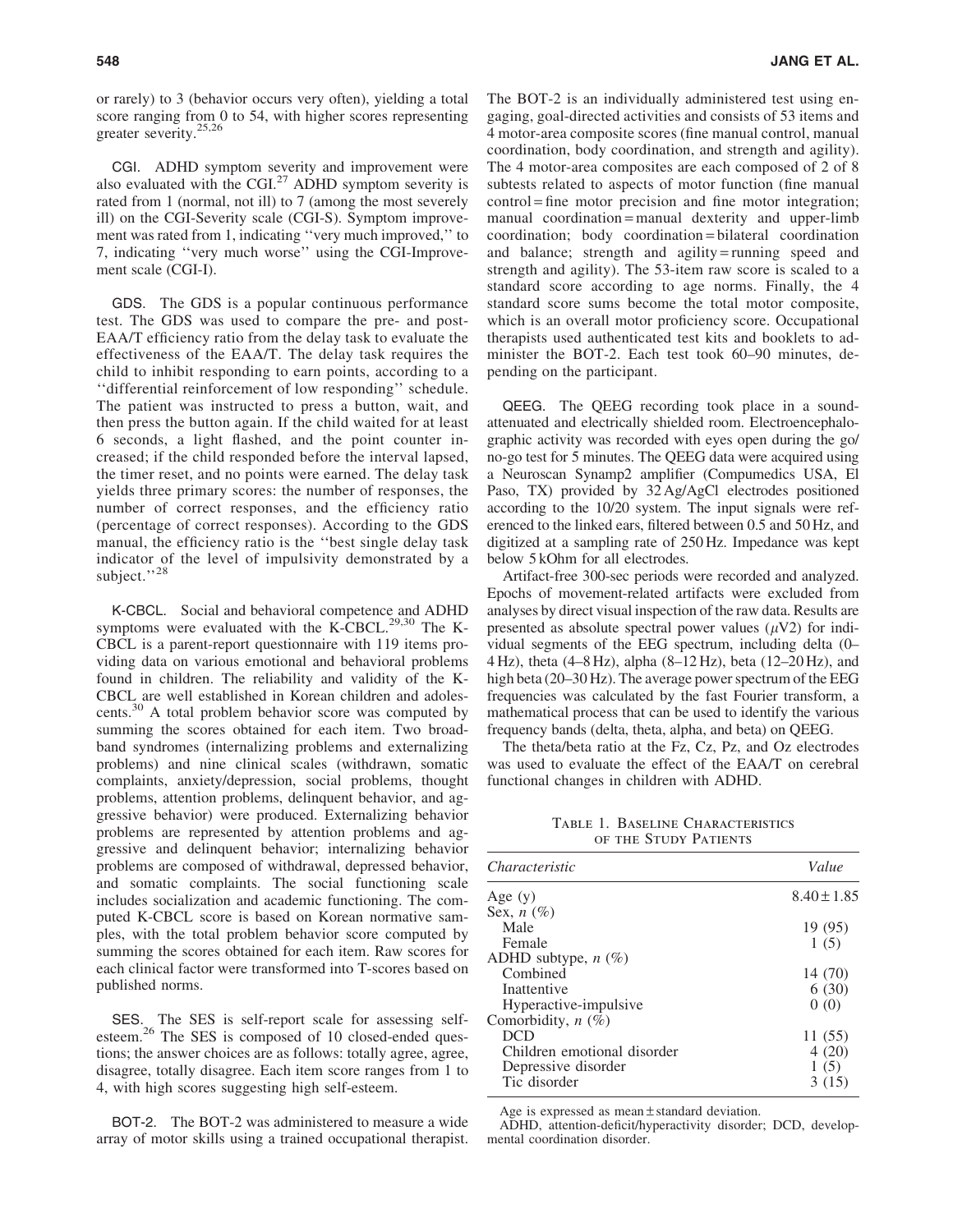|                                                                                       | ARS-I score $(n=20)$                                     |                                                         |                                                        |                               |
|---------------------------------------------------------------------------------------|----------------------------------------------------------|---------------------------------------------------------|--------------------------------------------------------|-------------------------------|
| <i>Variable</i>                                                                       | <i>Baseline</i>                                          | Post-EAA/T                                              | Change in scores                                       | $p-Value^a$                   |
| Total score<br>Inattention subscale score<br>Hyperactivity-impulsivity subscale score | $33.60 \pm 6.42$<br>$18.95 \pm 2.66$<br>$14.65 \pm 5.63$ | $16.80 \pm 6.86$<br>$10.20 \pm 3.27$<br>$6.60 \pm 4.11$ | $16.80 \pm 1.45$<br>$8.75 \pm 0.82$<br>$8.05 \pm 1.01$ | < 0.001<br>< 0.001<br>< 0.001 |

Table 2. Baseline and Post–Equine-Assisted Activities and Therapy Scores on ADHD-Rating Scale

Values are expressed as mean  $\pm$  standard deviation.

Paired *t*-test.

ARS-I, ADHD Rating Scale; EAA/T, equine-assisted activities and therapy.

## Outcome measure

The primary efficacy measure was the response rate. Response was defined as follows: (1) a 30% reduction in the pre-treatment ARS-I score after 12 weeks of EAA/T or (2) a CGI-I score of 1 or 2 after 12 weeks of EAA/T.

#### Statistical analysis

Descriptive statistics are presented as mean  $\pm$  standard deviation for continuous variables and as percentages and frequencies for categorical variables. Pre- and post-EAA/T scores were compared by using the paired *t*-test to assess EAA/T effectiveness. Multivariate linear regression models were used to estimate the associations between the treatment response and pre-treatment ARS-I, CGI-S, SES, and total motor composite of BOT-2 scores, as well as age. A *p*-value less than 0.05 was considered to indicate statistical significance, and statistical analysis was conducted by using SPSS software, version 17 (SPSS Inc., Chicago, IL).

### **Results**

The data of 20 patients (19 boys and 1 girl) who completed the study were used because 2 boys who discontinued EAA/T did not complete the post-interventional measurements.

#### Demographic characteristics

The mean patient age was  $8.40 \pm 1.85$  years. Fourteen (70%) patients were diagnosed with ADHD combined type, and 6 (30%) were diagnosed with ADHD inattentive type. Among the 20 patients, 13 (65%) had ADHD without any comorbidities, 1 had depression, 4 (20%) had child emotional disorder, and 3 (15%) had tic disorder. Eleven (55%) patients met the *DSM-IV* criteria for DCD (Table 1).

## ADHD core symptoms: response rate

The results yielded a mean ARS-I total baseline score of  $33.60 \pm 6.42$ . The post-EAA/T score decreased to a mean of  $16.80 \pm 6.86$ . The mean ARS-I inattention score was  $18.95 \pm 2.66$  at baseline and  $10.20 \pm 3.27$  after EAA/T. The mean ARS-I hyperactivity score was  $14.65 \pm 5.63$  at baseline and  $6.60 \pm 4.11$  after EAA/T. Overall, the ARS-I total scores indicated a significant improvement compared with that of the baseline total score and the inattentive and hyperactiveimpulsive subscales (all  $p < 0.001$ , paired *t*-test). The response rate (defined by  $\geq 30\%$  decline in ARS-I score from baseline) was 90% (Table 2). The mean CGI-S score was  $3.95 \pm 0.82$  at baseline and  $2.85 \pm 0.74$  after EAA/T (all *p* < 0.001, paired *t*-test) (Table 3). At the end of the study, 2 patients (10%) were ''very much improved'' based on a CGI-I score of 1, 15 (75%) patients had a score of 2 indicating ''much improved,'' and 3 (15%) patients were assessed as ''minimally improved'' (score of 3). Overall, 17 (85%) of the 20 patients had a CGI-I scores of 1 or 2 and were regarded as a response group. Three patients who were regarded as a non-response group had DCD. No difference was observed in the presence of DCD between the response and non-response groups ( $p = 0.218$ , Fisher exact test) The multivariate linear regression analyses detected no significant main effects for pre-treatment ARS-I, CGI-S, SES, BOT-2 total motor composite scores or age.

## Attentional test

The mean efficiency ratio was  $0.73 \pm 0.13$  before the intervention and  $0.78 \pm 0.11$  at the end of the study ( $p = 0.173$ , paired *t*-test).

## Psycho-socio-motor variables

The social problems subscale of the K-CBCL improved significantly ( $p = 0.030$ , paired *t*-test), but the other K-CBCL subscales did not (Table 4). The mean SES score was  $27.55 \pm 4.89$  at baseline and  $29.11 \pm 4.23$  at the end of the study ( $p = 0.221$ , paired *t*-test). The manual dexterity, bilateral coordination, and total motor composite BOT-2 subscales improved significantly  $(p=0.018, 0.001,$  and 0.015, respectively, paired *t*-test) (Table 5).

## Brain functional changes

The theta/beta ratio at the Fz, Cz, Pz, and Oz electrodes was investigated. After 12 weeks of EAA/T, the theta/beta ratio decreased significantly in the Pz area (5.03 to 4.21)  $(p=0.043,$  paired *t*-test). Although the differences were not

Table 3. Baseline and Post–Equine-Assisted Activities and Therapy Scores on Clinical Global Impressions–Severity Scale

|                                                                     | CGI-S score $(n=20)$ |                     |                 |             |
|---------------------------------------------------------------------|----------------------|---------------------|-----------------|-------------|
| Variable                                                            |                      | Baseline Post-EAA/T | Change<br>score | $p-Value^a$ |
| CGI-S score $3.95 \pm 0.82$ $2.85 \pm 0.74$ $1.10 \pm 0.69$ < 0.001 |                      |                     |                 |             |

Values are expressed as mean  $\pm$  standard deviation. Paired *t*-test.

CGI-S, Clinical Global Impressions Scale-Severity.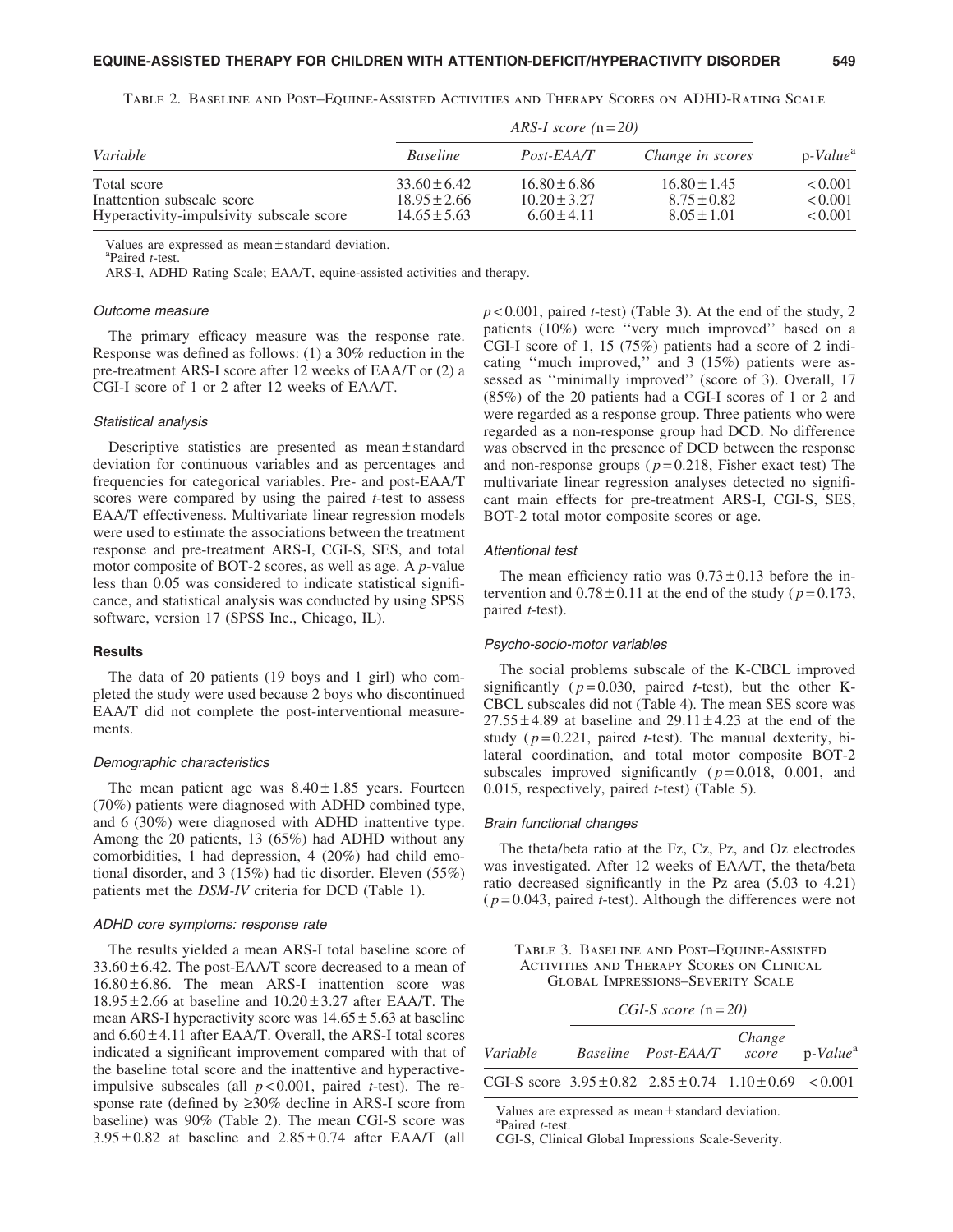|                     | K-CBCL score      |                   |                  |             |
|---------------------|-------------------|-------------------|------------------|-------------|
| Variable            | <b>Baseline</b>   | Post-EAA/T        | Change in scores | $p-Value^a$ |
| Withdrawn           | $59.11 \pm 6.49$  | $59.17 \pm 8.07$  | $-0.06 \pm 6.47$ | 0.971       |
| Somatic complaints  | $55.83 \pm 7.52$  | $55.55 \pm 6.46$  | $0.28 \pm 5.14$  | 0.821       |
| Anxiety/depression  | $60.22 \pm 9.17$  | $59.33 \pm 6.96$  | $0.89 \pm 7.58$  | 0.625       |
| Social problems     | $63.89 \pm 5.38$  | $60.55 \pm 6.93$  | $3.33 \pm 6.00$  | 0.030       |
| Thought problems    | $61.28 \pm 7.92$  | $59.56 \pm 9.66$  | $1.72 \pm 8.19$  | 0.385       |
| Attention problems  | $65.67 \pm 12.91$ | $64.39 \pm 10.93$ | $1.28 \pm 13.18$ | 0.686       |
| Delinquent behavior | $59.83 \pm 8.50$  | $59.05 \pm 8.21$  | $0.78 \pm 8.67$  | 0.708       |
| Aggressive behavior | $63.44 \pm 10.72$ | $61.00 \pm 7.89$  | $2.44 \pm 8.18$  | 0.222       |
| Internalizing       | $59.50 \pm 10.45$ | $57.56 \pm 9.06$  | $1.94 \pm 8.64$  | 0.353       |
| Externalizing       | $63.94 \pm 12.02$ | $60.50 \pm 11.96$ | $3.44 \pm 9.37$  | 0.137       |
| Total problems      | $65.11 \pm 10.31$ | $61.17 \pm 13.85$ | $3.94 \pm 9.83$  | 0.107       |

Table 4. Baseline and Post–Equine-Assisted Activities and Therapy Scores on Korea-Child Behavior Checklist

Values are expressed as mean  $\pm$  standard deviation.

Paired *t*-test.

K-CBCL, Korea-Child Behavior Checklist.

significant, the theta/beta ratio decreased in the Fz (from 4.50 to 3.71), Cz (from 5.23 to 4.85), and Oz (from 2.88 to 2.52) areas after 12 weeks of EAA/T.

# **Discussion**

The purpose of this study was to evaluate the therapeutic effect of EAA/T on children with ADHD.

Previous studies that applied EAA/T to children with ADHD investigated changes in behavior, social problems, and motor function but did not evaluate the effect of EAA/T on core ADHD symptoms, including inattention, hyperactivity, and impulsivity. This study evaluated not only the effects of EAA/T on behavioral and social problems (as well as motor function) but also the effect of EAA/T on core symptoms of ADHD.

The data suggest that EAA/T effectively improved the core ADHD symptoms in children. The ARS-I total score and the inattention and hyperactivity/impulsivity subscale scores decreased significantly. In addition, the CGI-S score decreased significantly after 12 weeks of EAA/T. The response rate was 90% based on a 30% or greater decline in the ARS-I score or 85% based on CGI-I scores of 1 or 2. The effectiveness ratio on the GDS tended to increase from 0.73 to 0.78.

Some elements of EAA/T may play a role in improving core ADHD symptoms. First, elements of physical exercise may influence the improvement in ADHD symptoms. The biological hypothesis of ADHD is based on dysfunction of catecholamines, such as dopamine, and the expert consensus is that dopamine dysregulation in the fronto-subcortical circuit is responsible for ADHD pathophysiology.<sup>31</sup> Studies have reported that exercise induces dopamine release.<sup>32,33</sup> In an animal study, Ko et al. reported that swimming exercise improves ADHD symptoms by upregulating dopamine expression and downregulating dopamine D2 receptor expression.<sup>34</sup> Tantillo et al. suggested that physical exercise acts as a dopaminergic adjuvant in the treatment of behavioral disturbances in patients with  $ADHD<sup>35</sup>$  In this context, Kang et al. demonstrated a positive correlation between physical exercise and improved attention and cognitive symptoms.<sup>36</sup>

Second, the elements of motion simulation in EAA/T may influence the improvement in ADHD symptoms. The

Table 5. Baseline and Post–Equine-Assisted Activities and Therapy Scores on Bruininks-Oseretsky Test of Motor Proficiency, Second Edition

|                           |                  | BOT-2 score      |                  |             |  |
|---------------------------|------------------|------------------|------------------|-------------|--|
| Variable                  | <b>Baseline</b>  | Post-EAA/T       | Change in scores | $p-Value^a$ |  |
| Fine motor precision      | $12.68 \pm 4.50$ | $12.42 \pm 4.09$ | $0.26 \pm 3.09$  | 0.715       |  |
| Fine motor integration    | $10.68 \pm 3.73$ | $9.84 \pm 3.55$  | $0.84 \pm 2.69$  | 0.190       |  |
| Manual dexterity          | $12.74 \pm 3.72$ | $14.58 \pm 4.19$ | $-1.84 \pm 3.08$ | 0.018       |  |
| Upper-limb coordination   | $11.00 \pm 3.82$ | $11.84 \pm 4.72$ | $-0.84 \pm 3.53$ | 0.312       |  |
| Bilateral coordination    | $12.74 \pm 4.83$ | $15.68 \pm 4.26$ | $-2.94 \pm 3.06$ | 0.001       |  |
| Balance                   | $8.00 \pm 2.83$  | $8.84 \pm 3.15$  | $-0.84 \pm 3.20$ | 0.267       |  |
| Running speed and agility | $13.16 \pm 4.60$ | $14.53 \pm 5.65$ | $-1.37 \pm 5.05$ | 0.253       |  |
| Strength                  | $13.26 \pm 4.47$ | $14.21 \pm 4.72$ | $-0.95 \pm 3.52$ | 0.256       |  |
| Total motor composite     | $40.53 \pm 6.83$ | $43.26 \pm 7.99$ | $-2.73 \pm 4.46$ | 0.015       |  |

Values are expressed as mean  $\pm$  standard deviation.

Paired *t*-test.

BOT-2, Bruininks-Oseretsky test of motor proficiency, second edition.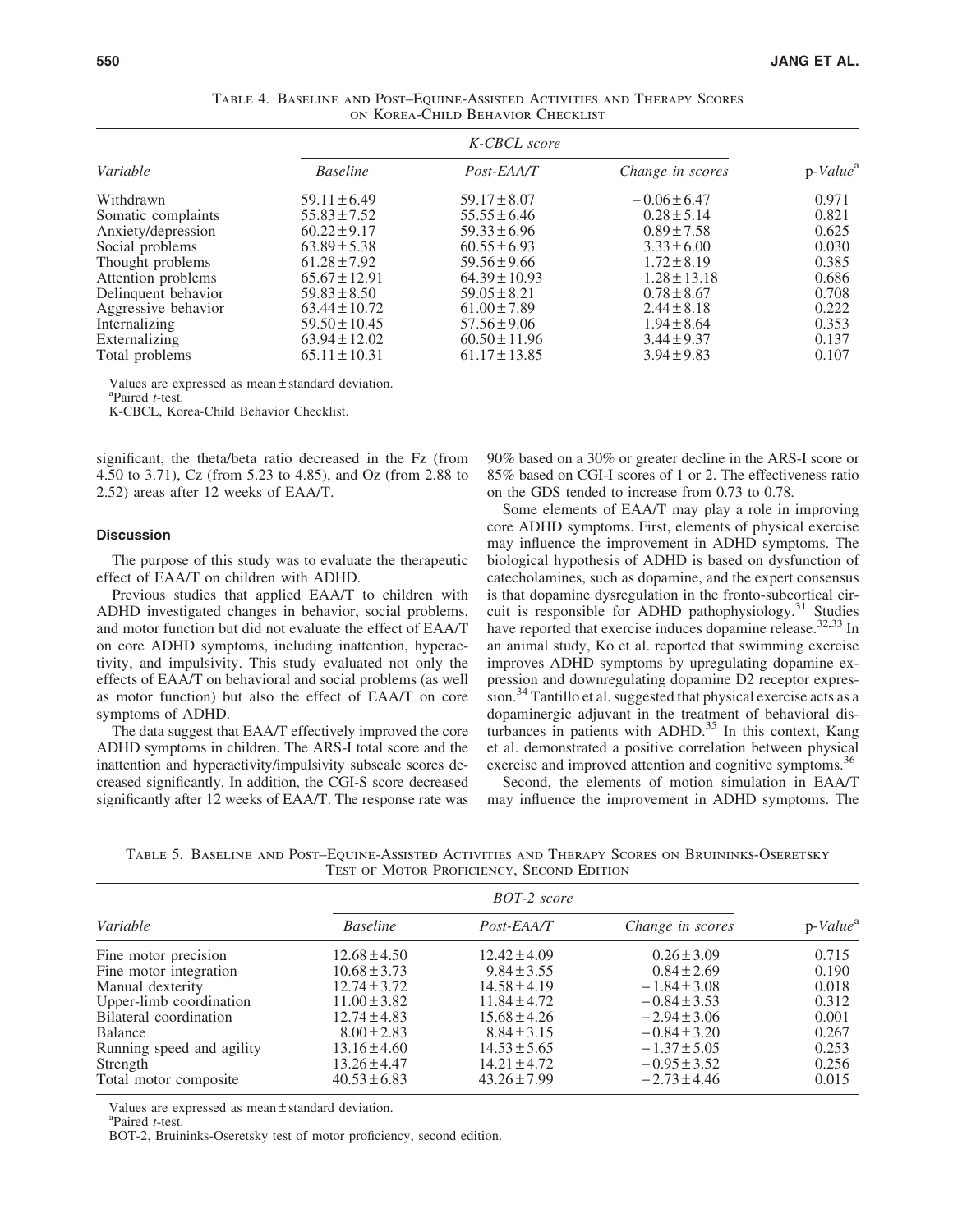vestibular system may be stimulated by the child's symmetric and rhythmic body movements while riding a horse. Dysfunction of the ventral tegmental-limbic dopaminergic system is also suspected in ADHD pathophysiology.<sup>37</sup> Vitte et al. reported that hippocampal formation is activated by vestibular stimulation,<sup>38</sup> providing a neuroanatomic link between vestibular stimulation and the limbic dopaminergic system. In this context, Arnold et al. reported that motion stimulation significantly improved behavioral ratings in patients with ADHD.<sup>39</sup> Haffner et al. also reported that body-oriented therapeutic methods can be an effective complementary or concomitant treatment for ADHD.<sup>40</sup>

The current study measured theta and beta wave amplitudes by QEEG and calculated the theta/beta ratio to evaluate the effect of EAA/T on cerebral function. Beta waves are associated with sustaining attention and thinking, whereas theta waves are prevalent during drowsiness or daydreaming. EEG patterns in children with ADHD show more theta wave activity and an increased theta/beta ratio compared with those in children without ADHD. Song et al. reported that the theta/beta ratio changes after administering methylphenidate to patients with ADHD.<sup>41</sup> The US Food and Drug Administration approved the use of the Neuropsychiatric EEG-based Assessment Aid (NEBA) system in July 2013 as a device for a complementary evaluation of ADHD. The NEBA system is based on the QEEG and includes the standardized theta/beta ratio. $42$  In the current study, the theta/beta ratio was decreased significantly at the Pz electrode after 12 weeks of EAA/T. In addition, the theta/ beta ratio at the Fz electrode tended to decrease. The parietal region and frontal lobes play a critical role in sustained attention or vigilance. $43,44$  Tamm et al. reported that individuals with ADHD show significantly less activation in bilateral parietal lobes.<sup>45</sup> Thus, the current theta/beta ratio results suggest that EAA/T may positively affect cerebral function in patients with ADHD.

The results suggest that EAA/T also may have a positive effect on social problems in children with ADHD. The social problems subscale of the K-CBCL improved significantly after 12 weeks of EAA/T. Social problems include acting young, clinginess, not getting along with peers, clumsiness, and preferring to play with younger children. The SES scores tended to increase after 12 weeks of EAA/T. Riding a large, obedient animal allows patients to experience feelings of independence and capacity, which are important for acquiring self-confidence.<sup>20</sup> Horses have behavioral responses and social structures similar to those of humans and thereby provide a mirror for the patient to gain insight in a unique and nonthreatening environment.<sup>46</sup> The patients learned to control their initial emotions through rapport with the horse. Thus, EAA/T may improve not only ADHD core symptoms but also social problems.

In this study, the manual dexterity, bilateral coordination, and total motor composite subscales of the BOT-2 improved significantly after 12 weeks of EAA/T. The physiologic mechanisms that promote reciprocal responses of patients to the horse during EAA/T may play a role in improving motor function. According to previous studies, 30%–70% of children with ADHD have motor function problems,<sup>47,48</sup> and children who have both ADHD and motor problems have more mental health problems, such as low self-esteem and reduced efficacy in social relationships, than do children with

ADHD only.<sup>49</sup> In the current study, 11 patients (55%) also had DCD, and the mean SES of the patients with ADHD without DCD tended to be higher than that of the patients with ADHD and DCD (28.66 versus 27.00; *p* = 0.471, independent *t*-test). It was assumed that the motor function improvement after 12 weeks of EAA/T may have a positive effect on selfesteem and social relationships in the children with ADHD.

The 3 patients in the nonresponse group, based on the CGI-I, all had DCD. Baseline motor function may influence the therapeutic effect of EAA/T. Thus, further study is needed.

The strength of this study was that the children participated only in EAA/T without medication. Most previous studies about exercise-related interventions for treating ADHD included patients with ADHD who had been medicated or were still being medicated.

Several limitations to the sample and methodology in this study should be considered. First, and most important, no placebo group was included. Because of the study design, unspecified factors, such as rater bias, expectation effects, and time effects could not be ruled out. However, this does not automatically compromise validity of the results. $50$  Furthermore, although the mean reduction in ADHD symptoms was considerable, the results did not allow a direct comparison of EAA/T with other ADHD treatments. Further study comparing medication therapy with EAA/T is needed. Second, a small number of participants and lack of adequate representation of girls made it difficult to generalize the results to larger groups of children with ADHD. Third, the post-EAA/T assessment was done within 2 weeks, and the long-term therapeutic effects were not assessed, so maintenance of the effect was not shown. A long-term and systemic treatment with larger ADHD and control groups is needed for further understanding. Although this study applied the standardized exercise for children, each child's regimen will need to be individualized.

In conclusion, this is the first study demonstrating that EAA/T is effective for improving core ADHD symptoms. On the basis of these results, EAA/T can be considered an ADHD treatment. Moreover, combination therapy of medication and EAA/T is suggested for future studies.

#### Acknowledgments

This study was conducted by 2013 special reserve fund of Korea racing authority.

## Author Disclosure Statement

No competing financial interests exist.

#### References

- 1. Braaten EB, Rosen LA. Self-regulation of affect in attention deficit-hyperactivity disorder (ADHD) and non-ADHD boys: differences in empathic responding. J Consult Clin Psychol 200;68:313–321.
- 2. Polanczyk G, de Lima MS, Horta BL, Biederman J, Rohde LA. The worldwide prevalence of ADHD: a systematic review and metaregression analysis. [Am J Psychiatry](http://online.liebertpub.com/action/showLinks?pmid=17541055&crossref=10.1176%2Fappi.ajp.164.6.942) 2007; 164:942–948.
- 3. Faraone SV, Biederman J, Mennin D, Gershon J, Tsuang MT. A prospective four-year follow-up study of children at risk for ADHD: psychiatric, neuropsychological, and psychosocial outcome. [J Am Acad Child Adolesc Psychiatry](http://online.liebertpub.com/action/showLinks?pmid=8936911&crossref=10.1097%2F00004583-199611000-00013) 1996;35:1449–1459.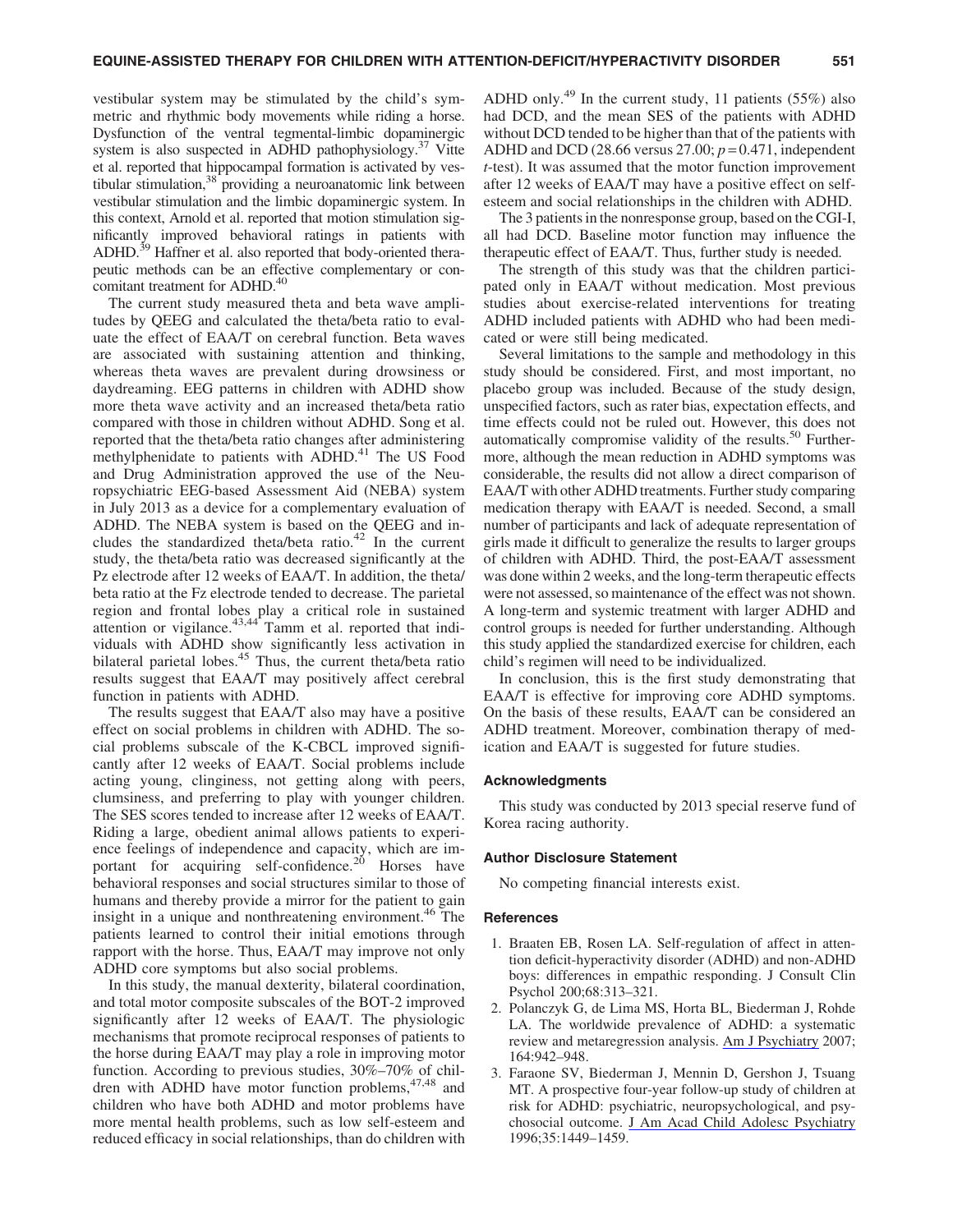- 4. DiScala C, Lescohier I, Barthel M, Li G. Injuries to children with attention deficit hyperactivity disorder. [Pediatrics](http://online.liebertpub.com/action/showLinks?pmid=9832578&crossref=10.1542%2Fpeds.102.6.1415) 1998;102:1415–1421.
- 5. Sergeant JA, Piek JP, Oosterlaan J. ADHD and DCD: a relationship in need of research. [Human Move Sci](http://online.liebertpub.com/action/showLinks?pmid=16442173&crossref=10.1016%2Fj.humov.2005.10.007) 2006; 25:76–89.
- 6. Toplak ME, Rucklidge JJ, Hetherington R, John SC, Tannock R. Time perception deficits in attention-deficit/ hyperactivity disorder and comorbid reading difficulties in child and adolescent samples. [J Child Psychol Psychiatry](http://online.liebertpub.com/action/showLinks?pmid=12959497&crossref=10.1111%2F1469-7610.00173) 2003;44:888–903.
- 7. Skinner RA, Piek JP. Psychosocial implications of poor motor coordination in children and adolescents. [Human](http://online.liebertpub.com/action/showLinks?pmid=11471399&crossref=10.1016%2FS0167-9457%2801%2900029-X) [Move Sci](http://online.liebertpub.com/action/showLinks?pmid=11471399&crossref=10.1016%2FS0167-9457%2801%2900029-X) 2001;20:73–94.
- 8. Faraone SV, Buitelaar J. Comparing the efficacy of stimulants for ADHD in children and adolescents using meta-analysis. [Eur Child Adolesc Psychiatry](http://online.liebertpub.com/action/showLinks?pmid=19763664&crossref=10.1007%2Fs00787-009-0054-3) 2010;19: 353–364.
- 9. Elia J, Borcherding BG, Rapoport JL, Keysor CS. Methylphenidate and dextroamphetamine treatments of hyperactivity: are there true nonresponders? [Psychiatry Res](http://online.liebertpub.com/action/showLinks?pmid=2017529&crossref=10.1016%2F0165-1781%2891%2990126-A) 1991;36:141–155.
- 10. Faraone SV, Biederman J, Spencer TJ, Aleardi M. Comparing the efficacy of medications for ADHD using metaanalysis. Med Gen Med 2006;4.
- 11. Graham J, Banaschewski T, Buitelaar J, et al. European guidelines on managing adverse effects of medication for ADHD. [Eur Child Adolesc Psychiatry](http://online.liebertpub.com/action/showLinks?pmid=21042924&crossref=10.1007%2Fs00787-010-0140-6) 2011;20:17–37.
- 12. Hoza B, Gerdes AC, Mrug S, et al. Peer-assessed outcomes in the multimodal treatment study of children with attention deficit hyperactivity disorder. [J Clin Child Adolesc Psychol](http://online.liebertpub.com/action/showLinks?pmid=15677282&crossref=10.1207%2Fs15374424jccp3401_7) 2005;34:74–86.
- 13. Markomichali P, Donnelly N, Sonuga-Barke EJ. Cognitive training for attention, inhibition and working memory deficits: a potential treatment for ADHD? Advances ADHD 2009;3:89–96.
- 14. Arns M, de Ridder S, Strehl U, Breteler M, Coenen A. Efficacy of neurofeedback treatment in ADHD: the effects on inattention, impulsivity and hyperactivity: a meta-analysis. [Clin EEG Neurosci](http://online.liebertpub.com/action/showLinks?pmid=19715181&crossref=10.1177%2F155005940904000311) 2009;40:180–189.
- 15. Fabiano GA, Pelham WE Jr., Coles EK, Gnagy EM, Chronis-Tuscano A, O'Connor BC. A meta-analysis of behavioral treatments for attention-deficit/hyperactivity disorder. [Clin Psychol Rev](http://online.liebertpub.com/action/showLinks?pmid=19131150&crossref=10.1016%2Fj.cpr.2008.11.001) 2009;29:129–140.
- 16. Azrin NH, Ehle CT, Beaumont AL. Physical exercise as a reinforcer to promote calmness of an ADHD child. [Behav](http://online.liebertpub.com/action/showLinks?pmid=16894230&crossref=10.1177%2F0145445504267952) [Modif](http://online.liebertpub.com/action/showLinks?pmid=16894230&crossref=10.1177%2F0145445504267952) 2006;30:564–570.
- 17. Hopkins ME, Sharma M, Evans GC, Bucci DJ. Voluntary physical exercise alters attentional orienting and social behavior in a rat model of attention-deficit/hyperactivity disorder. [Behav Neurosci](http://online.liebertpub.com/action/showLinks?pmid=19485566&crossref=10.1037%2Fa0015632) 2009;123:599–606.
- 18. Clark DL, Arnold LE, Crowl L, et al. Vestibular stimulation for ADHD: randomized controlled trial of comprehensive motion apparatus. J Atten Disord 2008;11599–611.
- 19. Greenspan SI, Wieder S. The interdisciplinary council on developmental and learning disorders diagnostic manual for infants and young children - an overview. [J Can Acad Child](http://online.liebertpub.com/action/showLinks?pmid=18516310) [Adolesc Pyschiatry](http://online.liebertpub.com/action/showLinks?pmid=18516310) 2008;17:76–89.
- 20. Bizub AL, Joy A, Davidson L. ''It's like being in another world'': demonstrating the benefits of therapeutic horseback riding for individuals with psychiatric disability. [Psychiatr Rehabil J](http://online.liebertpub.com/action/showLinks?pmid=12739908&crossref=10.2975%2F26.2003.377.384) 2003;26:377–384.
- 21. Tyler JJ. Equine psychotherapy: worth more than just a horse laugh. [Women Ther](http://online.liebertpub.com/action/showLinks?crossref=10.1300%2FJ015v15n03_11) 1994;15:139–146.
- 22. Cuypers K, De Ridder K, Strandheim A. The effect of therapeutic horseback riding on 5 children with attention deficit hyperactivity disorder: a pilot study. [J Alternat](http://online.liebertpub.com/action/showLinks?system=10.1089%2Facm.2010.0547) [Complement Med](http://online.liebertpub.com/action/showLinks?system=10.1089%2Facm.2010.0547) 2011;17:901–-908.
- 23. American Psychiatric Association. Diagnostic and Statistical Manual of Mental Disorders, 4th edition, Text Revision. Washington, DC: American Psychiatric Association, 2000.
- 24. Kim YS Cheon KA, Kim BN, et al. The reliability and validity of Kiddie-Schedule for Affective Disorders and Schizophrenia-Present and Lifetime Version- Korean version (K-SADS-PL-K). [Yonsei Med J](http://online.liebertpub.com/action/showLinks?pmid=15004873&crossref=10.3349%2Fymj.2004.45.1.81) 2004;45:81–89.
- 25. DuPaul GJ. Parent and teacher ratings of ADHD symptoms: psychometric properties in a community-based sample. [J](http://online.liebertpub.com/action/showLinks?crossref=10.1207%2Fs15374424jccp2003_3) [Clin Child Psychol](http://online.liebertpub.com/action/showLinks?crossref=10.1207%2Fs15374424jccp2003_3) 1991;20:245–253.
- 26. So YK Noh JS, Kim YS, Ko SG, Koh YJ. (2002) The reliability and validity of Korean Parent and Teacher ADHD Rating Scale. J Korean Neuropsychiatr Assoc 2002; 41:283–289.
- 27. Rating scales and assessment instruments for use in pediatric psychopharmacology research. [Psychopharmacol Bull](http://online.liebertpub.com/action/showLinks?pmid=3911249) 1985;21:714–1124.
- 28. Gordon M, Aylward GP. Gordon Diagnostic System Interpretive Guide. DeWitt, NY: G S I Publications, 1996.
- 29. Achenbach TM. Manual for the Child Behavior Checklist 4-18 and 1991 Profile. Burlington, VT: University of Vermont Department of Psychiatry, 1991.
- 30. Oh KG, Lee H. Development of Korean version of child behavior checklist (K-CBCL). Seoul: Korean Research Foundation, 1990.
- 31. Pliszka SR, McCracken JT, Maas JW. Catecholamines in attention-deficit hyperactivity disorder: current perspectives. [J Am Acad Child Adolesc Psychiatry](http://online.liebertpub.com/action/showLinks?pmid=8714313&crossref=10.1097%2F00004583-199603000-00006) 1996;35:264– 272.
- 32. Muller T, Muhlack S. Effect of exercise on reactivity and motor behaviour in patients with Parkinson's disease. [J](http://online.liebertpub.com/action/showLinks?pmid=20478845&crossref=10.1136%2Fjnnp.2009.174987) [Neurol Neurosurg Psychiatry](http://online.liebertpub.com/action/showLinks?pmid=20478845&crossref=10.1136%2Fjnnp.2009.174987) 2010;81:747–753.
- 33. Wigal SB, Nemet D, Swanson JM, et al. Catecholamine response to exercise in children with attention deficit hyperactivity disorder. [Pediatr Res](http://online.liebertpub.com/action/showLinks?pmid=12621106&crossref=10.1203%2F01.PDR.0000061750.71168.23) 2003;53:756–761.
- 34. Ko IG, Kim SE, Kim TW, et al. Swimming exercise alleviates the symptoms of attention-deficit hyperactivity disorder in spontaneous hypertensive rats. [Molec Med Rep](http://online.liebertpub.com/action/showLinks?pmid=23779147) 2013;8:393–400.
- 35. Tantillo M, Kesick CM, Hynd GW, Dishman RK. The effects of exercise on children with attention-deficit hyperactivity disorder. [Med Sci Sports Exer](http://online.liebertpub.com/action/showLinks?pmid=11828226&crossref=10.1097%2F00005768-200202000-00004) 2002;34:203–212.
- 36. Kang KD, Choi JW, Kang SG, Han DH. Sports therapy for attention, cognitions and sociality. [Int J Sports Med](http://online.liebertpub.com/action/showLinks?pmid=22068930&crossref=10.1055%2Fs-0031-1283175) 2011;32:953–959.
- 37. Nieoullon A. Dopamine and the regulation of cognition and attention. [Progr Neurobiol](http://online.liebertpub.com/action/showLinks?pmid=12126656&crossref=10.1016%2FS0301-0082%2802%2900011-4) 2002;67:53–83.
- 38. Vitte E, Derosier C, Caritu Y, Berthoz A, Hasboun D, Soulie D. Activation of the hippocampal formation by vestibular stimulation: a functional magnetic resonance imaging study. [Exp Brain Res](http://online.liebertpub.com/action/showLinks?pmid=9007554&crossref=10.1007%2FBF00227958) 1996;112:523–526.
- 39. Arnold LE, Clark DL, Sachs LA, Jakim S, Smithies C. Vestibular and visual rotational stimulation as treatment for attention deficit and hyperactivity. [Am J Occup Ther](http://online.liebertpub.com/action/showLinks?pmid=3872075&crossref=10.5014%2Fajot.39.2.84) 1985; 39:84–91.
- 40. Haffner J, Roos J, Goldstein N, Parzer P, Resch F. [The effectiveness of body-oriented methods of therapy in the treatment of attention-deficit hyperactivity disorder (ADHD): results of a controlled pilot study]. [Zeitschrift](http://online.liebertpub.com/action/showLinks?pmid=16485612&crossref=10.1024%2F1422-4917.34.1.37) [Kinder Jugendpsychiatr Psychother](http://online.liebertpub.com/action/showLinks?pmid=16485612&crossref=10.1024%2F1422-4917.34.1.37) 2006;34:37–47.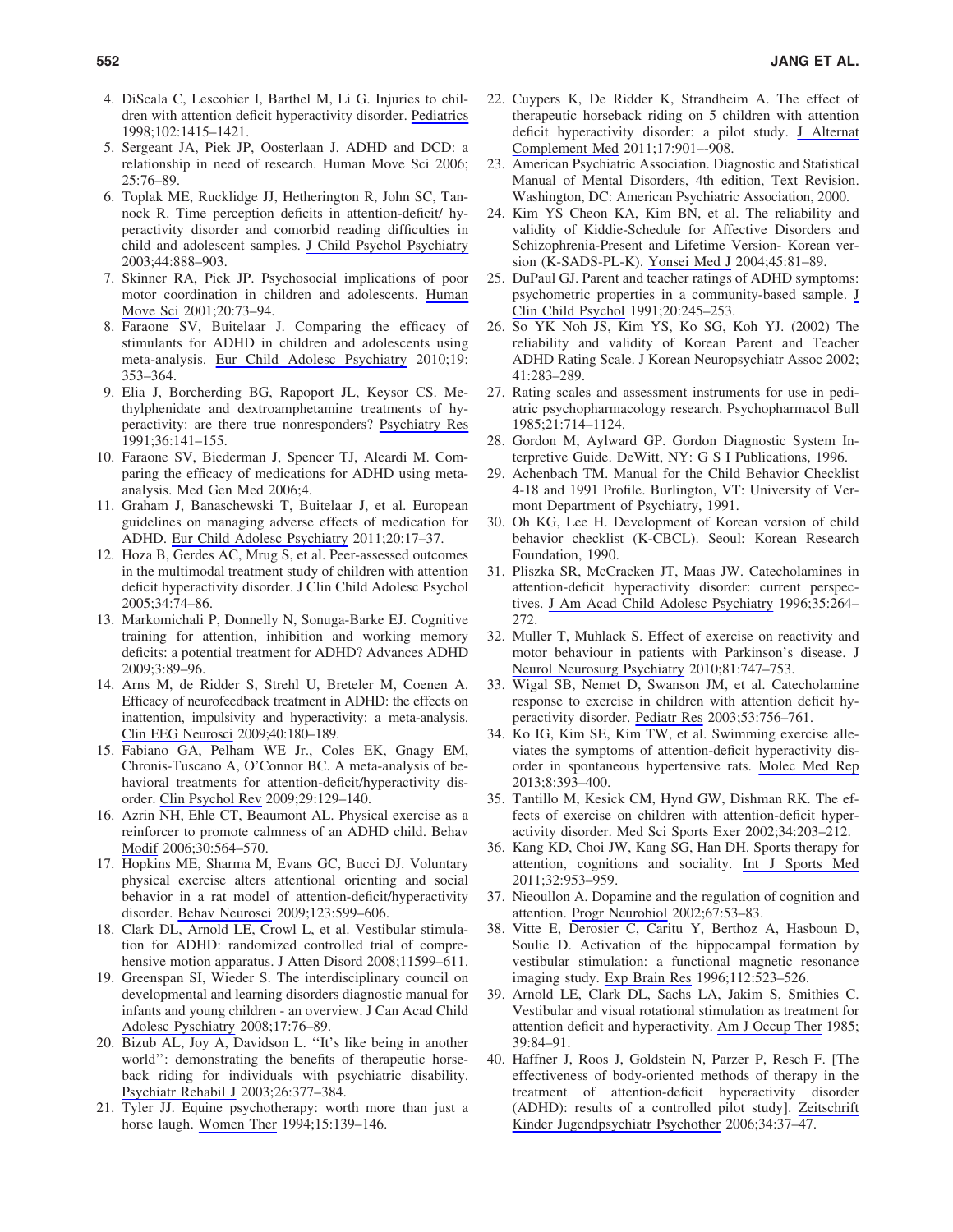- 41. Song DH, Shin DW, Jon DI, Ha EH. Effects of methylphenidate on quantitative EEG of boys with attention-deficit hyperactivity disorder in continuous performance test. [Yonsei Med J](http://online.liebertpub.com/action/showLinks?pmid=15744803&crossref=10.3349%2Fymj.2005.46.1.34) 2005;46:34–41.
- 42. FDA permits marketing of first brain wave test to help assess children and teens for ADHD. 2013. Online document at: http://www.fda.gov/NewsEvents/Newsroom/PressAnnounc ements/ucm360811.htm, accessed March 10, 2015.
- 43. Lewin JS, Friedman L, Wu D, et al. Cortical localization of human sustained attention: detection with functional MR using a visual vigilance paradigm. [J Comp Assist Tomogr](http://online.liebertpub.com/action/showLinks?pmid=8797896&crossref=10.1097%2F00004728-199609000-00002) 1996;20:695–701.
- 44. Coull JT, Frackowiak RS, Frith CD. Monitoring for target objects: activation of right frontal and parietal cortices with increasing time on task. [Neuropsychologia](http://online.liebertpub.com/action/showLinks?pmid=9863686&crossref=10.1016%2FS0028-3932%2898%2900035-9) 1998;36:1325–1334.
- 45. Tamm L, Menon V, Reiss AL. Parietal attentional system aberrations during target detection in adolescents with attention deficit hyperactivity disorder: event-related fMRI evidence. [Am J Psychiatry](http://online.liebertpub.com/action/showLinks?pmid=16741204&crossref=10.1176%2Fappi.ajp.163.6.1033) 2006;163:1033–1043.
- 46. Schultz PN, Remick-Barlow GA, Robbins L. Equine-assisted psychotherapy: a mental health promotion/intervention modality for children who have experienced intra-family violence. [Health Soc Car Commun](http://online.liebertpub.com/action/showLinks?pmid=17444990&crossref=10.1111%2Fj.1365-2524.2006.00684.x) 2007;15:265–271.
- 47. Dewey D, Kaplan BJ, Crawford SG, Wilson BN. Developmental coordination disorder: associated problems in

attention, learning, and psychosocial adjustment. [Human](http://online.liebertpub.com/action/showLinks?pmid=12620725&crossref=10.1016%2FS0167-9457%2802%2900163-X) [Move Sci](http://online.liebertpub.com/action/showLinks?pmid=12620725&crossref=10.1016%2FS0167-9457%2802%2900163-X) 2002;21:905–918.

- 48. Fliers E, Rommelse N, Vermeulen SH, et al. Motor coordination problems in children and adolescents with ADHD rated by parents and teachers: effects of age and gender. [J](http://online.liebertpub.com/action/showLinks?pmid=17994185&crossref=10.1007%2Fs00702-007-0827-0) [Neural Transm](http://online.liebertpub.com/action/showLinks?pmid=17994185&crossref=10.1007%2Fs00702-007-0827-0) 2008;115:211–220.
- 49. Rasmussen P, Gillberg C. Natural outcome of ADHD with developmental coordination disorder at age 22 years: a controlled, longitudinal, community-based study. [J Am](http://online.liebertpub.com/action/showLinks?pmid=11068898&crossref=10.1097%2F00004583-200011000-00017) [Acad Child Adolesc Psychiatry](http://online.liebertpub.com/action/showLinks?pmid=11068898&crossref=10.1097%2F00004583-200011000-00017) 2000;39:1424–1431.
- 50. Concato J, Shah N, Horwitz RI. Randomized, controlled trials, observational studies, and the hierarchy of research designs. [N Engl J Med](http://online.liebertpub.com/action/showLinks?pmid=10861325&crossref=10.1056%2FNEJM200006223422507) 2000;342:1887–1892.

Address correspondence to: *Yoo-Sook Joung, MD, PhD Department of Psychiatry Samsung Medical Center Sungkyunkwan University School of Medicine 81 Irwon-ro Gangnam-gu Seoul 135-710 Korea*

*E-mail:* yschoung@skku.edu